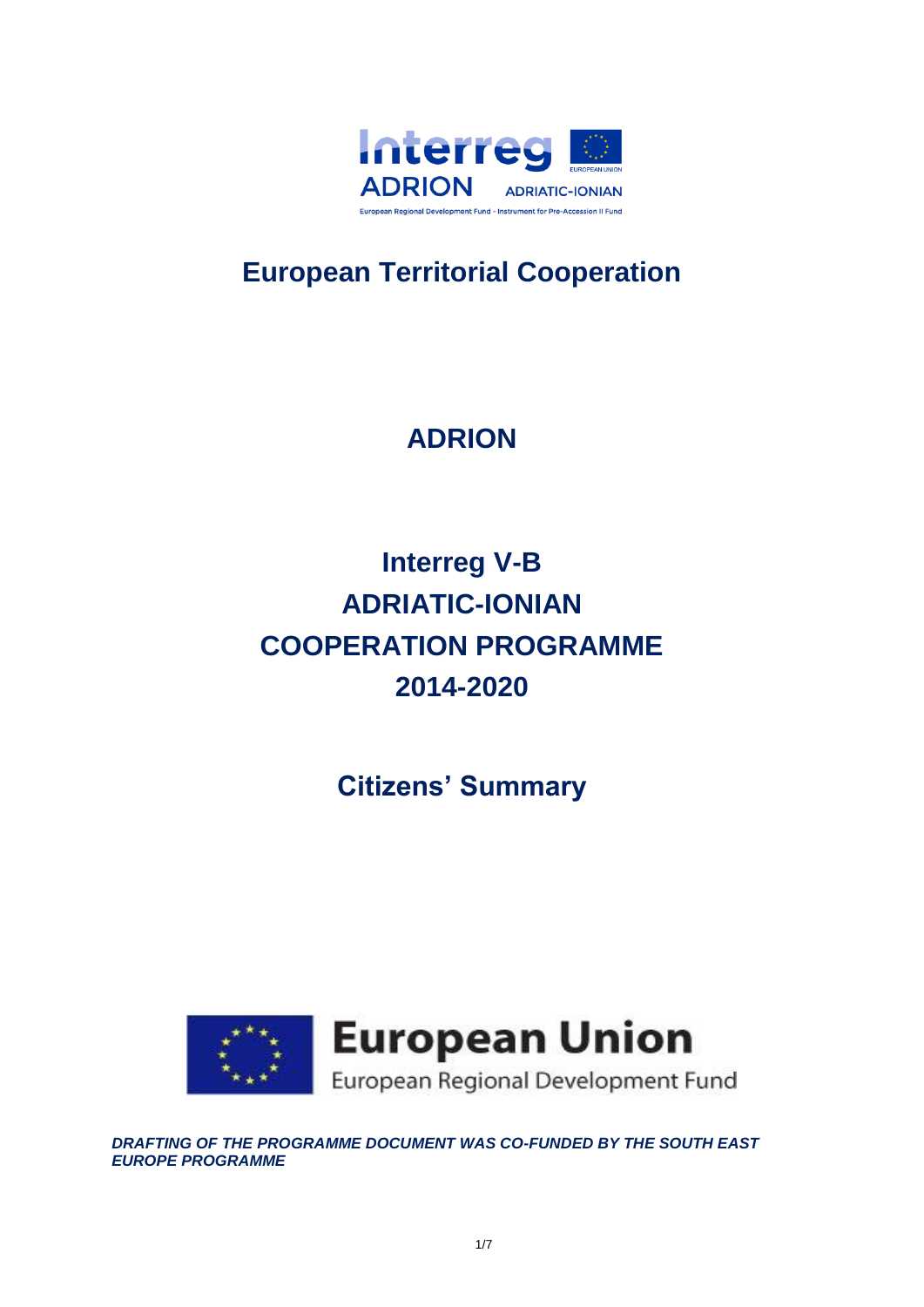## *Citizens' Summary of the ADRION Cooperation Programme*

### **STRATEGY OF ADRION PROGRAMME 2014-2010**

The overall objective of the Interreg V-B Adriatic-Ionian 2014-2020 programme (hereinafter ADRION) is to act as a policy driver and governance innovator fostering the European integration among Partner States (Albania, Bosnia and Herzegovina, Croatia, Greece, Italy, Montenegro, Serbia, Slovenia), taking advantage from the rich natural, cultural and human resources surrounding the Adriatic and Ionian seas and enhancing economic, social and territorial cohesion in the Programme area.

The European Commission in its Regulation No 1299/2013 defines in the preamble that "*transnational cooperation should aim to strengthen cooperation by means of actions conducive to integrated territorial development linked to the Union's cohesion policy priorities*".

For smart growth, ADRION will give special attention to the promotion of innovation in a number of fields (e.g. Blue and Green Growth, energy, transport, tourism), which outline important competitive advantages of the area. It will support partnerships in order to strengthen clusters, networks, economic sectors, value chains, and increase the interaction among stakeholders in the Partner States.

Concerning sustainable growth, taking into account the pressure observed in urban, lowlands and coastal Adriatic and Ionian areas, the ADRION Programme will seek to conciliate the demand and pressure of different uses, promote low input/low emissions activities, exploit in a sustainable way renewable resources, reduce the impact of human activities on natural resources, and improve the protection of maritime and terrestrial biodiversity and habitats. In these fields, specific attention will be paid to the coordination with EU national and regional programmes in order to use existing inputs and disseminate the results of ADRION projects. In that respect, partners of transnational projects will have to be aware of regional needs and propose ways to disseminate their results towards regional mainstream programmes. Key in this aspect is the preparation of the ground through transnational actions, especially in areas where transnational cooperation is absolutely necessary, as is the case of semi-closed sea interventions. In this respect, Maritime Spatial Planning, Integrated Coastal Zone Management, maritime safety, transport, energy or pollution of the Adriatic and Ionian Seas in conjunction to the EU Marine Strategy Framework Directive and the principles of UNEP MAP and the Barcelona Convention can play a significant role

The ADRION Programme addresses inclusive growth through the valorisation of competitive advantages and the creation of employment opportunities along with the enhancement of connectivity options and the protection of public environmental goods.

Among the Seven Flagship Initiatives identified by the EU2020 strategy, the ADRION Programme objectives will be aligned with the Innovation Union to improve framework conditions for research and innovation, to the Resource Efficient Europe to help decoupling economic growth from the use of resources.

Transnational cooperation is nevertheless characterised by some inherent challenges, which can be summarised as:

- $\circ$  Coverage of large areas with a high diversity of regions and often conflicting interests;
- o Limited budgets in relation to the covered area, population and time frame, which often contradict the scope and objectives of cooperation initiatives;
- o Delivering mainly intangible results.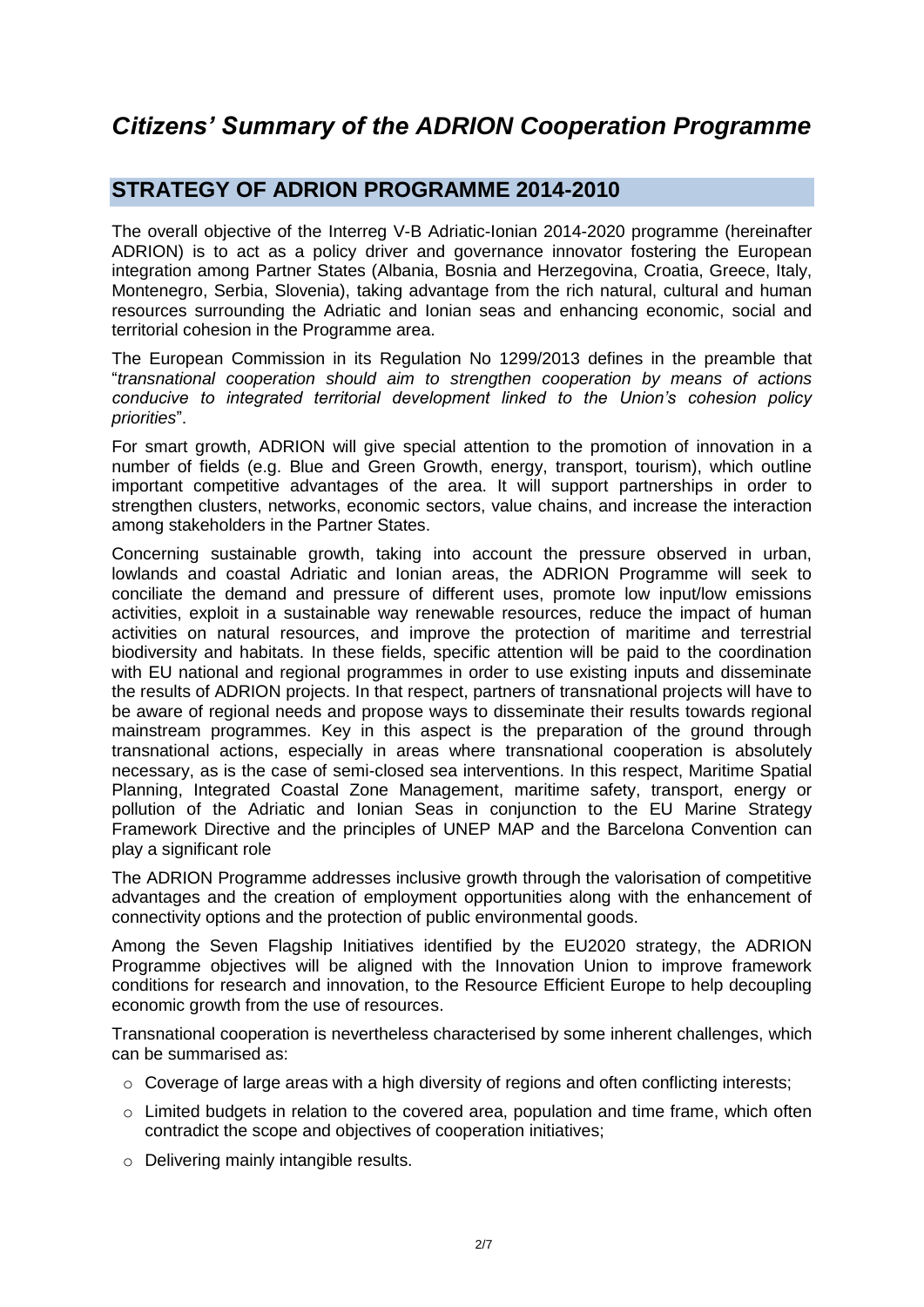In the case of the ADRION Programme, it has also to address the political dimension of the integration of the Western Balkans to the EU.

For these reasons, and because of the novelty of the programme, ADRION will:

- o Focus on a limited number of Thematic Objectives,
- o Give emphasis on the formation of partnerships supporting the integration of all Partner States,
- o Fully optimise synergies and complementarities among selected Thematic Objectives, align them to the pillars of the EUSAIR and mobilise follow-up activities implemented under the ADRION label.

Furthermore, the territorial needs and challenges surrounding the transnational Programme area will be taken into account.

The objective shall be to better identify development potential and bottlenecks in specific sectors (innovation, environment, tourism, accessibility and the interconnections among them) at transnational level, to support stakeholders promoting novel approaches and sharing knowledge.

As a transnational cooperation programme, its main contribution will be to exchange and transfer experiences between regions, support transnational interventions and capacity building, and ensure that results are disseminated and used beyond project partners reaching a large number of end-users.

The programme will especially support the constitution of multilevel and intersectoral working teams and partnerships to overcome administrative and sectoral bottlenecks, with the involvement of citizens, and local/regional/ national/international bodies. At territorial level, a key issue will be to reduce conflicts of land use that constitute one main aspect of sustainable development strategies (promotion of renewable energy, protection of natural and cultural heritage, reduction of carbon emissions, etc.).

Among the framework conditions for the implementation of actions, stakeholders must bear in mind that projects are not aimed to answer to the needs of a limited number of partners, but to contribute to better living conditions in ADRION territories (economic activities, quality of the environment, safety, etc.), thus focusing more on activities and results.

From the action and output point of view, taking into account its strategy, the ADRION Programme is mainly delivering:

- o Networking structures;
- o Joint management systems and cooperation agreements;
- o Strategies and action plans;
- o Methodologies and tools and
- o Pilot actions.

#### **THE ADRION PROGRAMME AREA**

For the period 2014-2020, the overall Programme budget amounts to EUR **117.918.198** including European Regional Development Fund (ERDF) - EUR 83.467.729 -, the Instrument for Pre-Accession Assistance (IPA II) - EUR 15.688.887,00 - and national contributions - EUR 18.761.582.

The Programme takes into consideration the experience of the 2007-2013 Operational Programmes (OPs), in particular the transnational South-East Europe programme (SEE) and the cross-border programme IPA CBC Adriatic whose eligible areas overlap with those of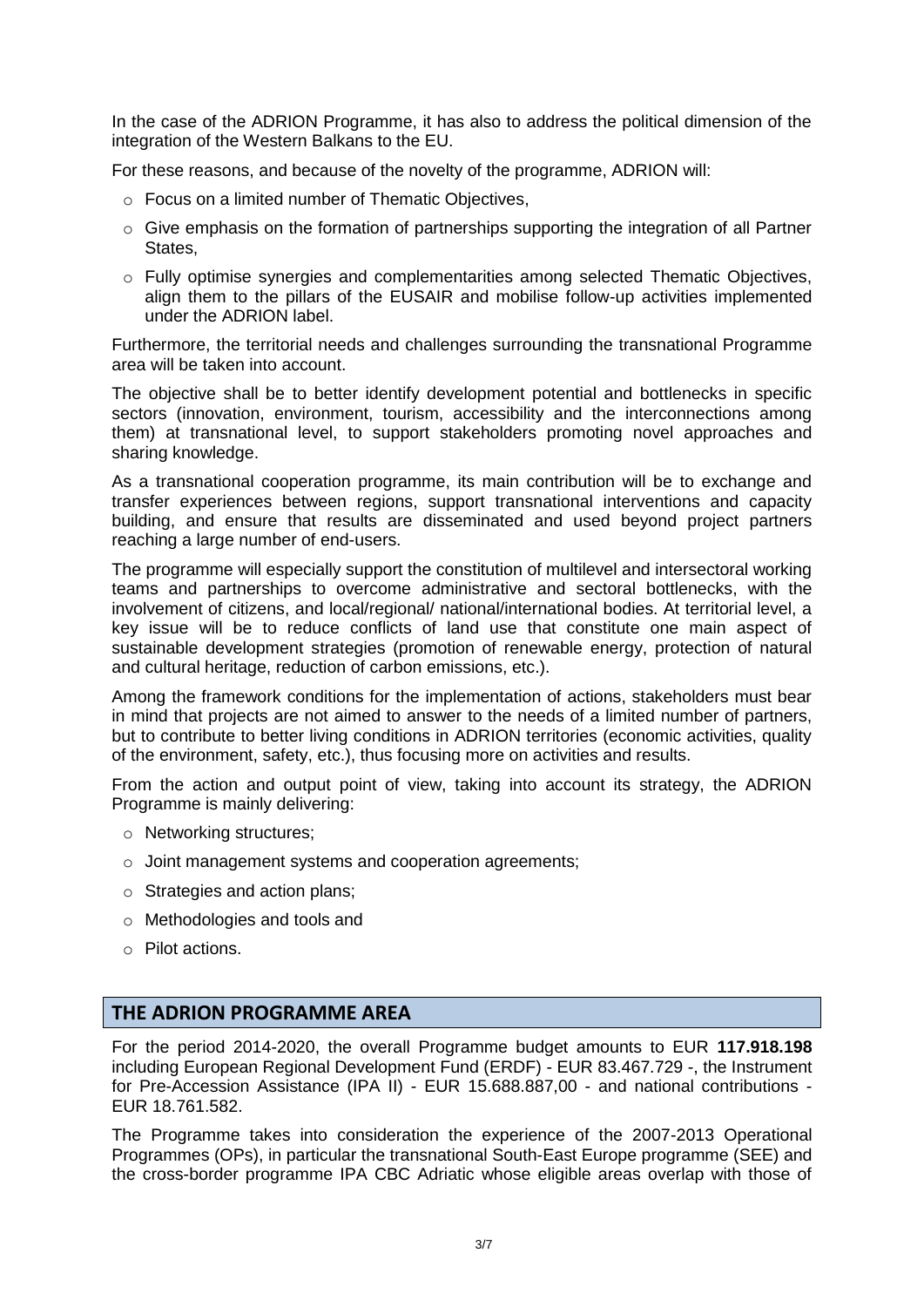ADRION. It also takes into account the results of the SEE *in itinere* evaluation and the overall programme achievements of the previous programming period.

Following the Commission decision drawing up the list of eligible regions and areas for the transnational strands of the ETC, ADRION covers the following areas:

- a) The ERDF Partner States:
	- o IT Italy: 12 regions and 2 provinces;
	- o SI Slovenia: 2 regions;
	- o EL Greece: 13 regions;
	- o HR Croatia: 2 regions;
- b) The IPA Partner States:
	- o AL Albania;
	- o BA Bosnia and Herzegovina;
	- o ME Montenegro;
	- o RS Serbia.

Moreover, according to Article 20 of Regulation (EU) No 1299/2013, in the context of cooperation programmes and in duly justified cases, the Managing Authority may accept that part of an operation is implemented outside the Union part of the programme area, provided that the conditions of Article 20 of Regulation (EU) No 1299/2013 are satisfied.

The total amount allocated under the cooperation programme to operations located outside the Union part of the programme area shall not exceed 20% of the support from the ERDF at programme level.

## **PROGRAMME PRIORITY AXIS**

For the ADRION programme the following four Thematic Objectives (TO) and five Investment Priorities (IP) have been selected:

#### **Priority Axis 1:** *Innovative and Smart Region*

**Thematic Objective 1**: Strengthening research, technological development and innovation by:

- **IP 1b:** Promoting business investment in R&I, developing links and synergies between enterprises, research and development centres and the higher education sector, in particular promoting investment in product and service development, technology transfer, social innovation, eco-innovation, public service applications, demand stimulation, networking, clusters and open innovation (…);
	- o **Specific Objective 1.1**: *Support the development of a regional Innovation system for the Adriatic-Ionian area.*

Priority Axis 1 (TO1) focuses on innovation and aims to promote competitiveness of the entire Programme Area and boost the creation of new jobs. As the territorial analysis demonstrated, the ADRION area is struggling toward building up efficient research and innovation systems. For this reason, this Axis shall grant specific attention to Blue Growth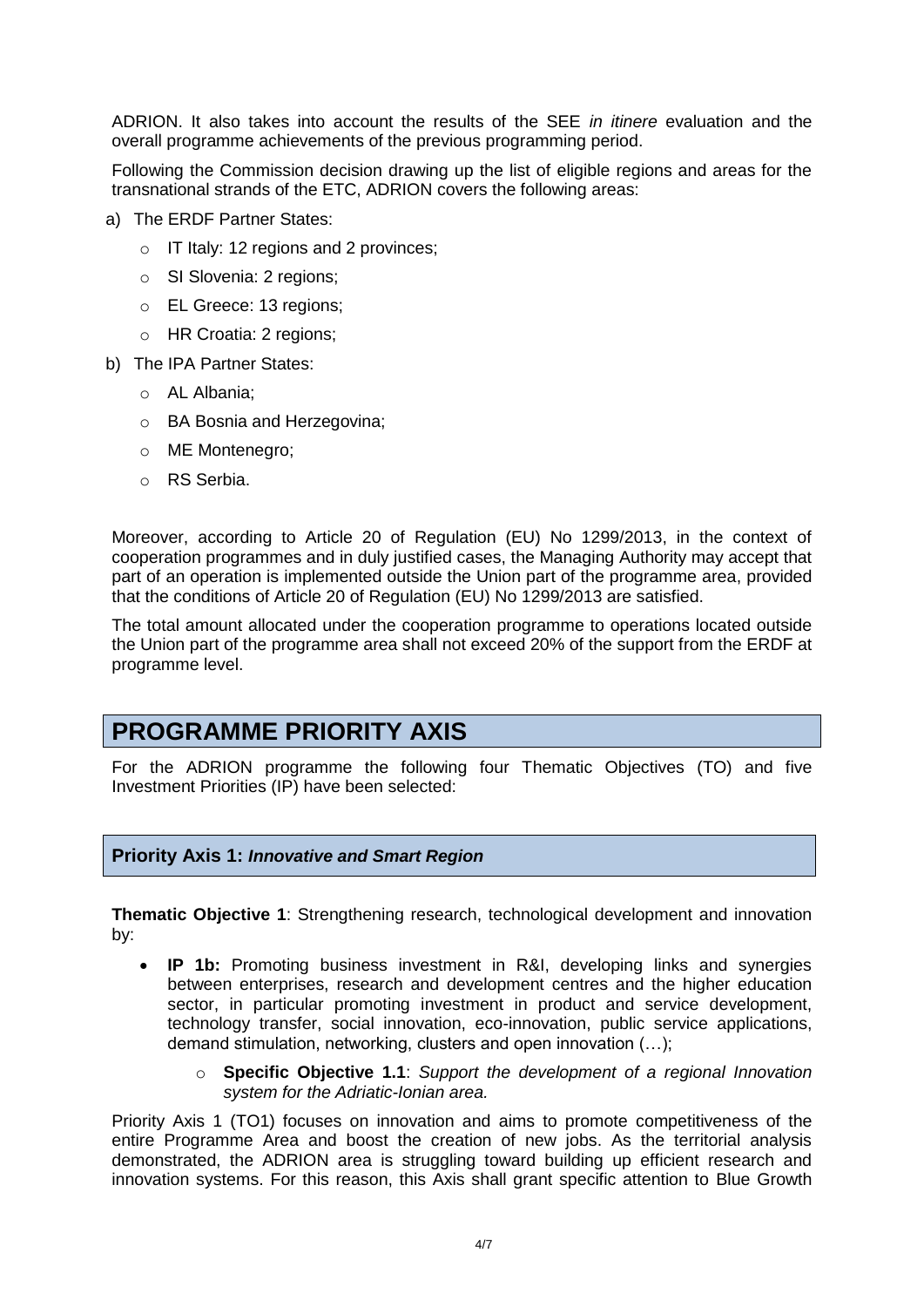and to all the activities having strong links with the sea (such as marine and environmental industries, energy, tourism, culture connectivity).

The Union support to this Priority Axis is of EUR 19.691.658.

#### **Priority Axis 2:** *Sustainable region*

**Thematic Objective 6:** Preserving and protecting the environment and promoting resource efficiency by:

- **IP 6c**: Conserving, protecting, promoting and developing natural and cultural heritage;
	- o **Specific Objective 2.1**: *Promote the sustainable valorisation and preservation of natural and cultural assets as growth assets in the Adriatic-Ionian area;*
- **IP 6d**: Protecting and restoring biodiversity and soil and promoting ecosystem services, including through Natura 2000, and green infrastructure;
	- o **Specific Objective 2.2:** *Enhance the capacity in transnationally tackling environmental vulnerability, fragmentation and the safeguarding of ecosystem services in the Adriatic-Ionian area.*

Priority Axis 2 (TO6) is acknowledging the rich natural and cultural heritage of the ADRION area both as a growth asset for tourism but also as a value *per se*. The ADRION Programme tries to combine the different interests of tourists, residents and economic operators, by promoting sustainable tourism, valorisation of the heritage and - last but not least environmental protection as a condition *sine qua non* for the sustainability of tourism and heritage utilisation. The approach directly addresses the territorial dimension both as a chance for rural and less developed areas to grow, but also as a platform for the debate on spatial uses in the congested and much sought coastal zones.

The Union support to this Priority Axis is of EUR 45.472.376.

#### **Priority Axis 3:** *Connected region*

**Thematic Objective 7** Promoting sustainable transport and removing bottlenecks in key network infrastructures

 **IP 7c** Developing and improving environment-friendly (including low-noise) and lowcarbon transport systems including inland waterways and maritime transport, ports, multimodal links and airport infrastructure, in order to promote sustainable regional and local mobility

#### o **Specific Objective 3.1: Enhance capacity for integrated transport and mobility services and multimodality in the ADRION area.**

Priority Axis 3 (TO7) is containing a territorial dimension per se by addressing connectivity in the context of the disparities in space between West and East but also across the dominating Adriatic and Ionian seas in the core of the ADRION area. The Programme is focusing on multimodality, logistics and environmental friendly and low carbon transport and mobility, contributing thus to the conciliation of the different uses and needs among regions and users.

The Union support to this Priority Axis is of EUR 17.708.524.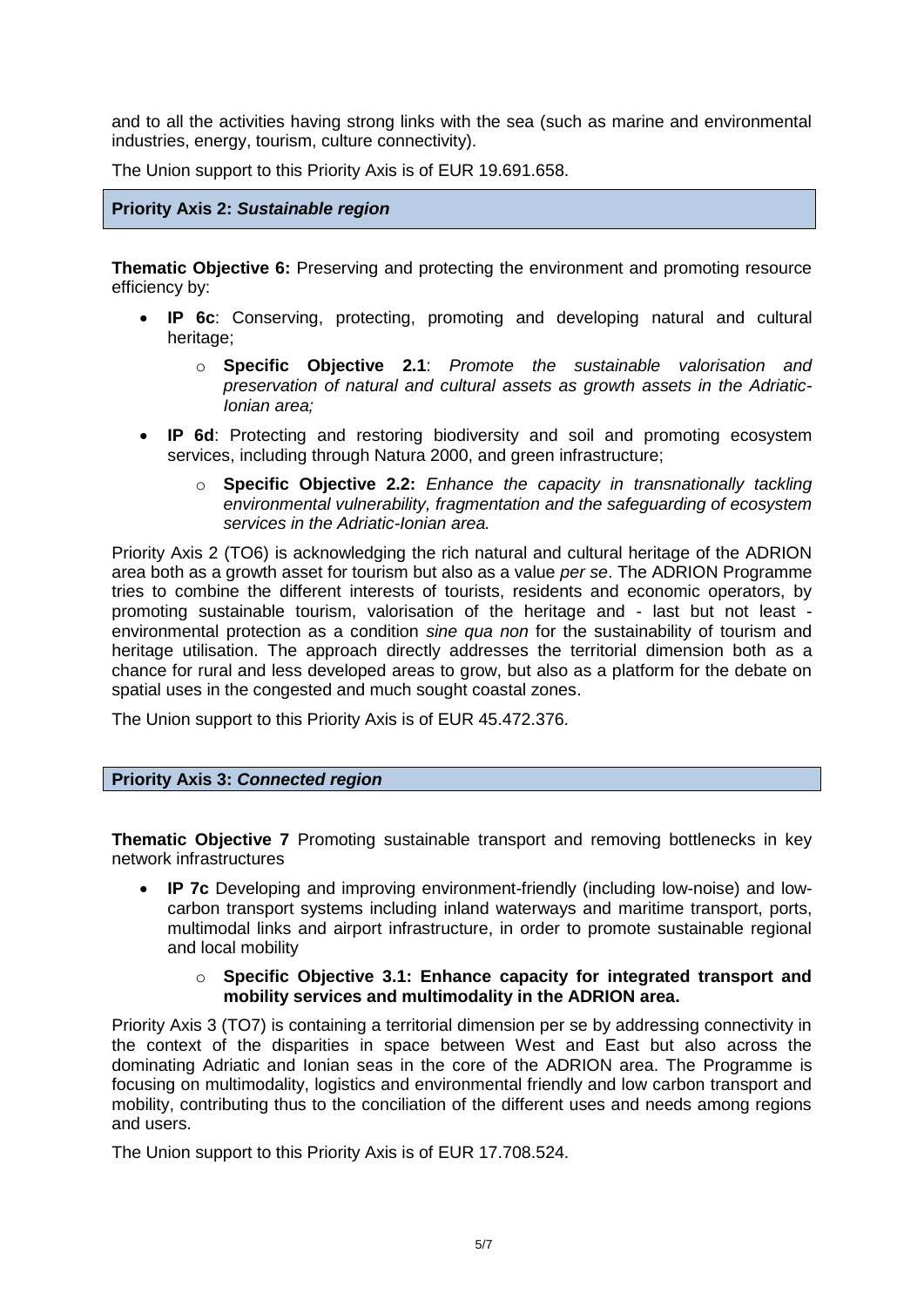#### **Priority Axis 4:** *Supporting the governance of the EUSAIR*

**Thematic Objective 11**: Enhancing institutional capacity of public authorities and stakeholders and efficient public administration through actions to strengthen the institutional capacity and the efficiency of public administrations and public services related to the implementation of the ERDF, and in support of actions under the ESF to strengthen the institutional capacity and the efficiency of public administration.

#### **IP 11: Specific Objective 4.1: Facilitate the coordination and implementation of the EUSAIR by enhancing institutional capacity of public administrations and key stakeholders and by assisting the progress of implementation of joint priorities**.

The Priority Axis 4 constitutes the framework for providing operational and administrative support to the key EUSAIR governance structures at the two main levels: the coordinating level represented by the Governing Board (GB), and the implementation level represented by the Thematic Steering Groups (TSGs). The "key implementers" are the National Coordinators, Pillar Coordinators and members of the Thematic Steering Groups. Support to EUSAIR governance structures will be provided through assistance and coordination mechanisms, including support to the functioning of networks, intended to facilitate the GB and the TSGs in the fulfilment of their respective roles.

To fully exploit the potential offered by the EUSAIR, it is paramount to ensure adequate support to EUSAIR governance structures and heterogeneous stakeholders (local, regional, national, EU, economic and social actors, civil society, etc.) and to facilitate the process of coordination between different programmes and funds in the Adriatic Ionian Region as a whole and in each Partner State in particular.

The Union support to this Priority Axis is of EUR 9.775.995

The programme managing bodies are hosted in Bologna (Italy).